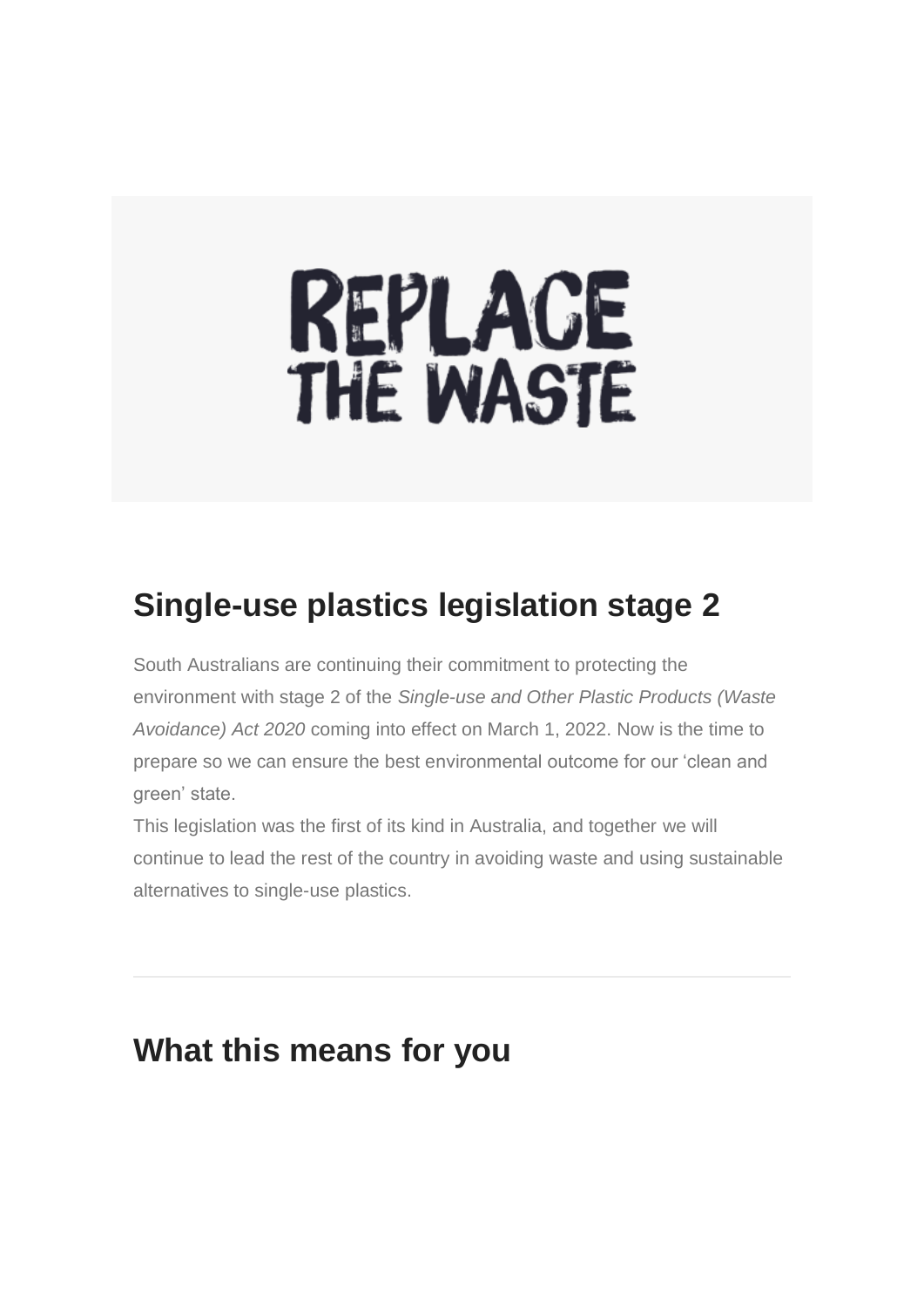From March 1, 2022, expanded polystyrene cups, bowls, plates, clamshell containers and all oxo-degradable plastic products will be prohibited from sale, supply and distribution. Oxo-degradable products are also prohibited from production and manufacture in South Australia. Many of the prohibited items can be replaced with reusable or compostable alternatives and everyone is encouraged to opt for reusable, recyclable and compostable products where alternatives exist.

## **Expanded polystyrene products**

Alternatives to expanded polystyrene products are available now through foodware distributors. Visit [www.ReplaceTheWaste.sa.gov.au/alternatives](https://aus01.safelinks.protection.outlook.com/?url=https%3A%2F%2Fsingleuseplastics.us7.list-manage.com%2Ftrack%2Fclick%3Fu%3D328031fd5f5667d64d9544de6%26id%3D47a5aea2f0%26e%3D7f53366317&data=04%7C01%7Cnconci%40eha.sa.gov.au%7C2f191ee398d44c044e3508d9aaf594c0%7C4a31a64721f74f718297785e00e83963%7C1%7C1%7C637728794022127347%7CUnknown%7CTWFpbGZsb3d8eyJWIjoiMC4wLjAwMDAiLCJQIjoiV2luMzIiLCJBTiI6Ik1haWwiLCJXVCI6Mn0%3D%7C3000&sdata=V1vU%2B5fbFfVExs0ZLv3w2mbdobFz3tuc0kbAjzAmHyE%3D&reserved=0) for examples of alternative products your business can use that will make a difference to our environment, reduce litter and help 'replace the waste' in South Australia.

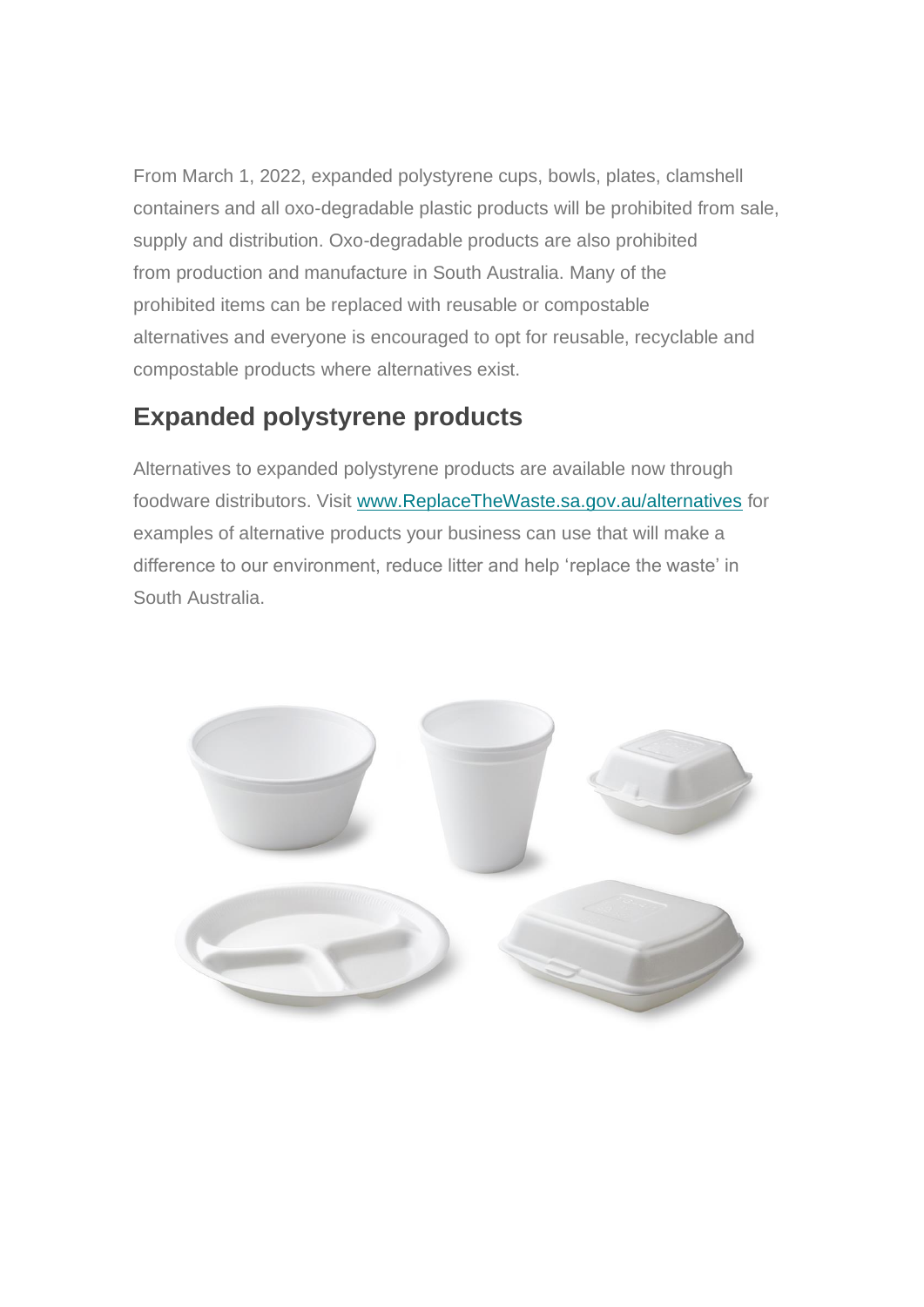

**[Learn more about Alternative Items](https://aus01.safelinks.protection.outlook.com/?url=https%3A%2F%2Fsingleuseplastics.us7.list-manage.com%2Ftrack%2Fclick%3Fu%3D328031fd5f5667d64d9544de6%26id%3D84bbe90682%26e%3D7f53366317&data=04%7C01%7Cnconci%40eha.sa.gov.au%7C2f191ee398d44c044e3508d9aaf594c0%7C4a31a64721f74f718297785e00e83963%7C1%7C1%7C637728794022137302%7CUnknown%7CTWFpbGZsb3d8eyJWIjoiMC4wLjAwMDAiLCJQIjoiV2luMzIiLCJBTiI6Ik1haWwiLCJXVCI6Mn0%3D%7C3000&sdata=tLs3JbKsTkA9m36QKyTxq%2FXu%2FetUPfKTtuR17sxy7Aw%3D&reserved=0)**

### **Oxo-degradable plastic products**

Oxo-degradable plastic products contain additives enabling the plastic to break down into tiny fragments or microplastics, which do not completely decompose. This type of plastic is commonly used in items such as:

- o Supermarket produce bags
- o Plastic shopping bags
- o Magazine wraps
- o Dry cleaning bags
- o Kitchen products
	- o Bin liners
	- o Garbage bags
	- o Piping bags
- o Pet products
	- o Dog poo bags
	- o Litter tray liners
- o Packing
	- o Bubble wrap
	- o Sticking tape
	- o Padded envelopes

**It will be an offence to sell, supply, distribute, produce or manufacture oxo-degradable plastic products in South Australia from March 1, 2022.**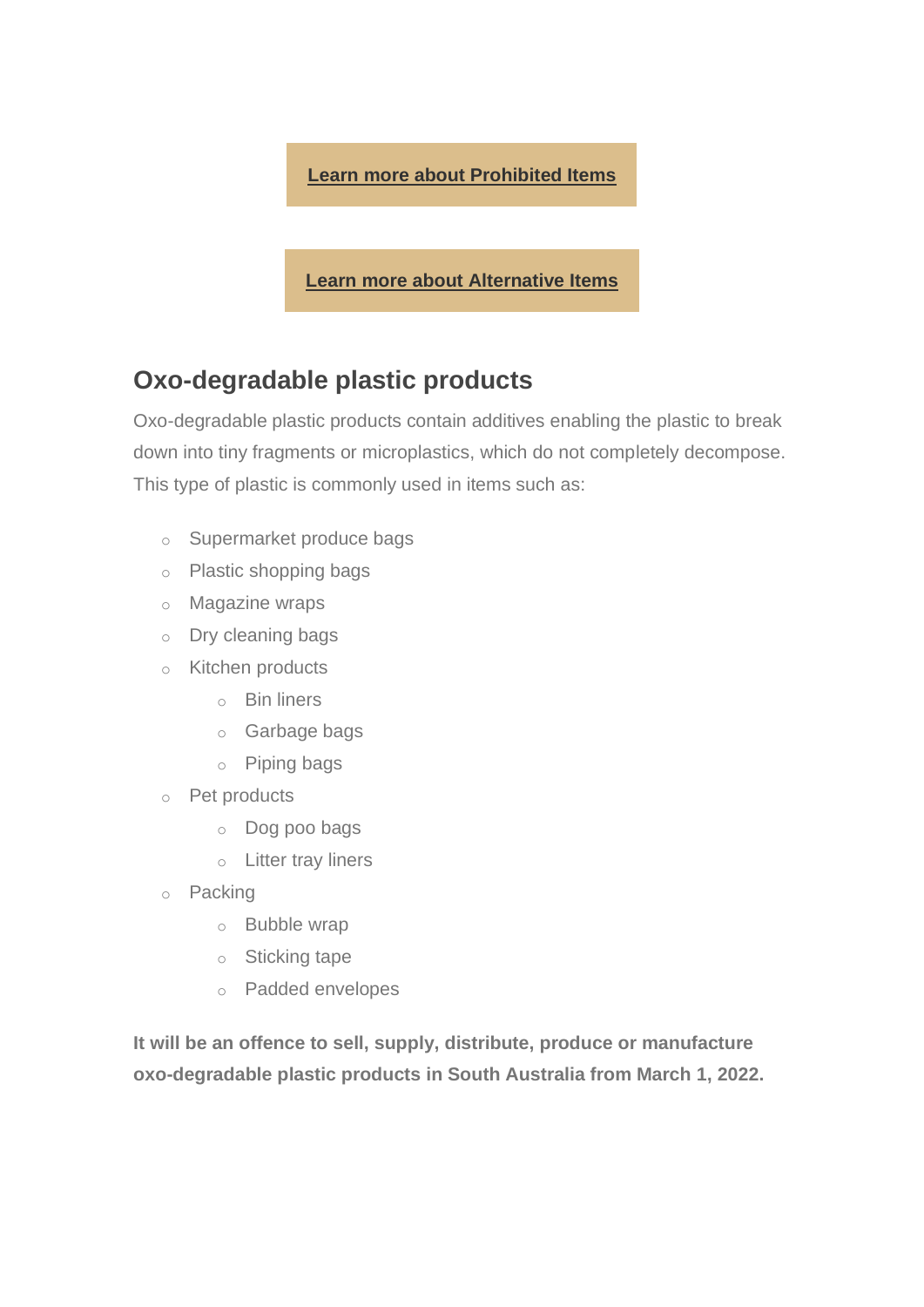Talk to your suppliers about whether any products you stock are made from or comprise oxo-degradable plastic and order alternatives now so that you can be prepared.